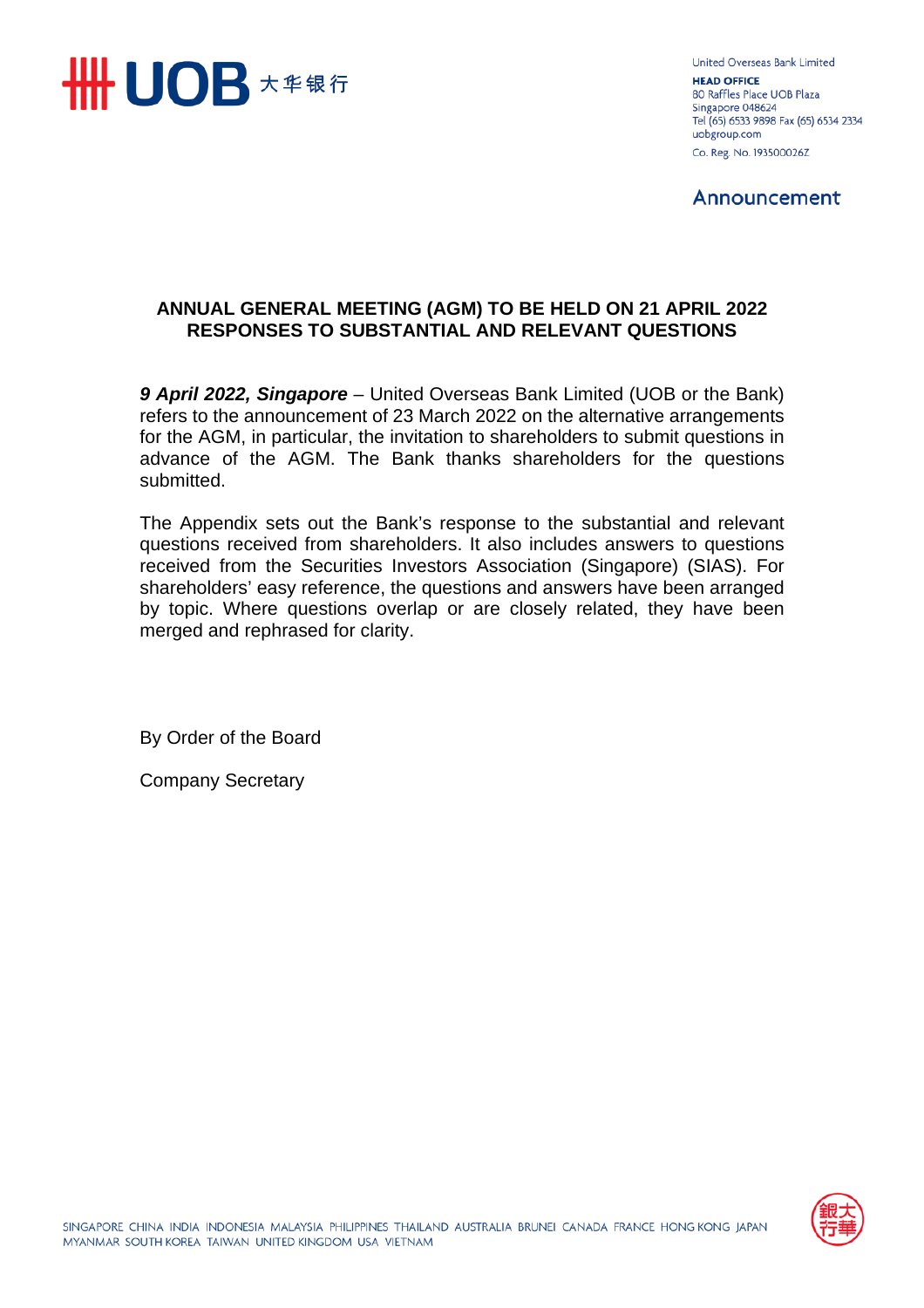#### **Macro and Business Strategy**

#### **1. What are the macro challenges faced by the Bank? How are you navigating through them?**

After more than two years of the COVID-19 pandemic, the world was hopeful for some signs of recovery. However geopolitical risks, rising inflation, slowing growth, rising interest rates, climate risks and potential virus mutation have added to near-term uncertainties.

As a Southeast Asian regional bank, UOB is more focused on intra-Asia and ASEAN trade. Therefore, we are less directly impacted by the Russia-Ukraine conflict. We are monitoring closely any indirect impact and are working with the industry to ensure compliance with sanctions.

Rising inflation signals recovering global demand although it is partly caused by supply chain disruptions. While the Russian-Ukraine conflict will add pressure to global consumer prices with higher commodity prices, the impact on economic growth is likely to be moderate at this point. As economies recover from the pandemic, business activities have increased. Financing costs have remained low and as most Southeast Asian countries are net exporters of commodities, they should benefit from the rising prices.

As a result of the Russia-Ukraine conflict, we expect inflation rates to be lifted by an average of 1% point in 2022 and the average GDP growth rate lowered by 0.3% point to 4.1% across the major and regional economies. We remain positive on the longterm prospects of Asia, especially ASEAN, with the gradual reopening of economies. Our average growth forecast for ASEAN is about 5% for 2022 compared to 4.2% in 2021.

Orderly normalisation of interest rate curves globally augurs well for the Bank given our current asset and liability profile. We do not expect any material impact on our resilient and well-collateralised loan portfolio.

Even as Southeast Asia, like the rest of the world, is facing high climate risks, there are opportunities in green technologies and business models, sustainable cities and infrastructure. The sector is projected to be valued at about US\$1 trillion annually. Climate risk is an integral component of the Bank's sustainability strategy. For our efforts, we received the Singapore Apex Corporate Sustainability Award 2021 – Sustainable Solutions for our regional U-Solar programme.

For more information on our sustainability approach, please refer to our 2021 Sustainability Report which can be accessed at [https://www.uobgroup.com/investor](https://apc01.safelinks.protection.outlook.com/?url=https%3A%2F%2Fwww.uobgroup.com%2Finvestor-relations%2Fassets%2Fpdfs%2Finvestor%2Fannual%2Fuob-sustainability-report-2021.pdf&data=04%7C01%7CChew.KimLing%40uobgroup.com%7Cd56d780dbc404db7b38c08da1615e10f%7C7e586855d88243399a56032d0aa10991%7C0%7C0%7C637846580467411439%7CUnknown%7CTWFpbGZsb3d8eyJWIjoiMC4wLjAwMDAiLCJQIjoiV2luMzIiLCJBTiI6Ik1haWwiLCJXVCI6Mn0%3D%7C3000&sdata=lbr47f99nxEbQDA7ktYluHPhmTgrnSaL3EPueTr3eN8%3D&reserved=0)[relations/assets/pdfs/investor/annual/uob-sustainability-report-2021.pdf](https://apc01.safelinks.protection.outlook.com/?url=https%3A%2F%2Fwww.uobgroup.com%2Finvestor-relations%2Fassets%2Fpdfs%2Finvestor%2Fannual%2Fuob-sustainability-report-2021.pdf&data=04%7C01%7CChew.KimLing%40uobgroup.com%7Cd56d780dbc404db7b38c08da1615e10f%7C7e586855d88243399a56032d0aa10991%7C0%7C0%7C637846580467411439%7CUnknown%7CTWFpbGZsb3d8eyJWIjoiMC4wLjAwMDAiLCJQIjoiV2luMzIiLCJBTiI6Ik1haWwiLCJXVCI6Mn0%3D%7C3000&sdata=lbr47f99nxEbQDA7ktYluHPhmTgrnSaL3EPueTr3eN8%3D&reserved=0)

We are monitoring these global developments closely and will adjust our business plans accordingly. We have always been disciplined in credit selection and management in order to build a sustainable business with resilient asset quality. We have a strong capital position and general provisioning buffers. The Bank continues to maintain a long-term and prudent approach that enables us to ride out business cycles, and continue to invest in the future.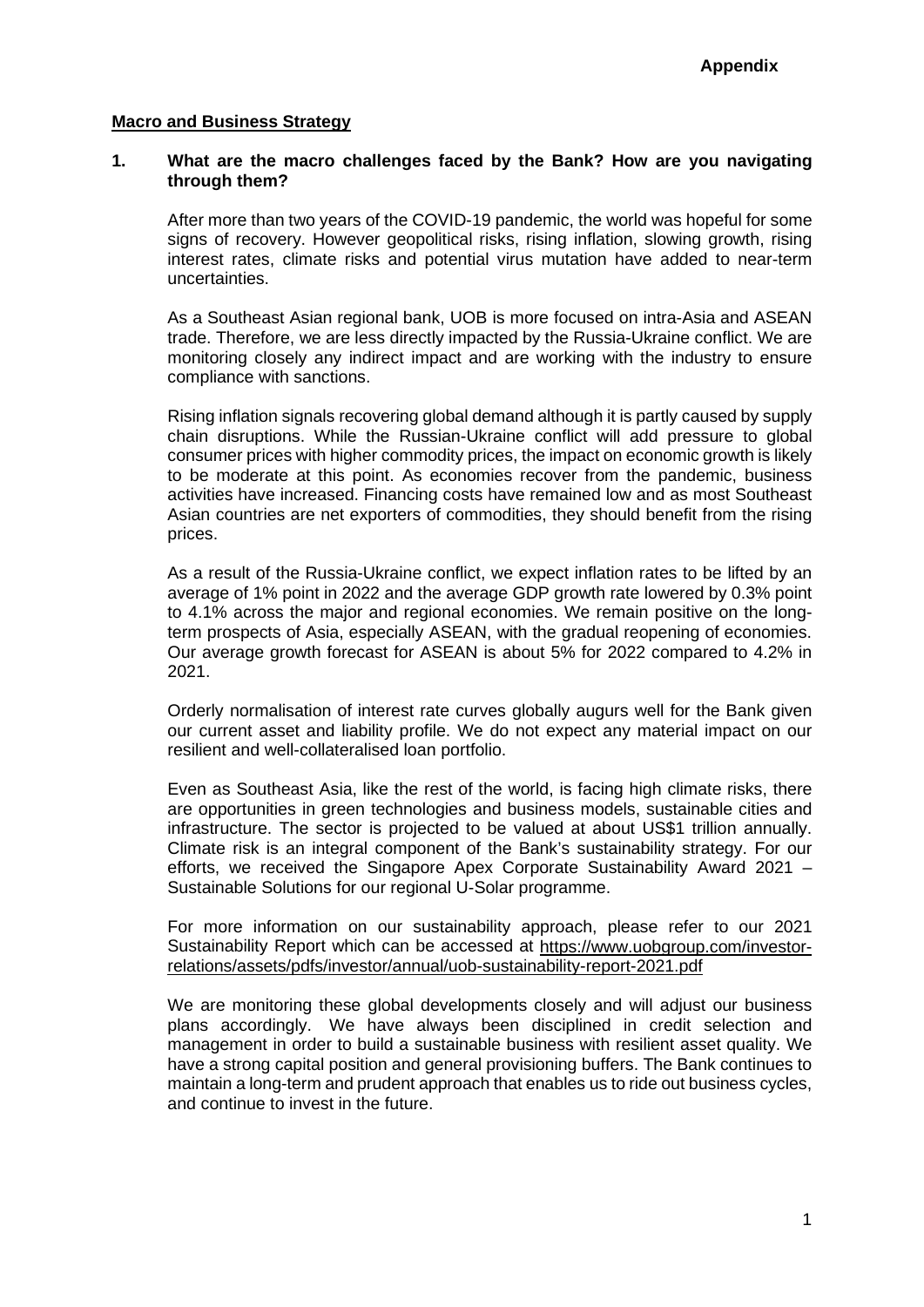# **2. What are UOB's competitive advantages versus its peers?**

Within ASEAN, UOB has the most extensive regional network among our local peers. Our integrated regional platform enables us to provide customers with a seamless customer experience, faster time to market and more robust risk management and operational efficiency. Building on our strong franchise, UOB is well-placed to serve the rising affluent across the region. The region's connectivity with Greater China enables us to help businesses seize fast-growing cross border opportunities.

In 2021, our cross border income grew 10% to more than \$1 billion, contributing to a third of Wholesale Banking income. We expect continued growth, especially as ASEAN has been a beneficiary of globalisation and supply chains disruption accelerated by the pandemic.

We established a dedicated foreign direct investment advisory team in 2011, the first bank in ASEAN to do so. Through this, we provide customers with deep market knowledge, sectoral expertise, local access and regional connectivity. We have supported more than 3,500 companies to expand regionally. These companies are projected to invest about \$34 billion and to generate nearly 160,000 jobs. For our efforts in contributing to the region's growth, we were recognised at the ASEAN Business Award 2021 with the Priority Integration Sector (Finance) Award.

We will continue to invest to advance our position as a leading regional bank. We remain focused on deepening our capabilities in connectivity, digital innovation and sustainability, as well as areas of growth in Asia for the years to come.

### **3. What is UOB's exposure to Russia and Ukraine? Please share the impact of the ongoing war on the Bank.**

As a Southeast Asian regional bank, UOB is more focused on intra-Asia and ASEAN business flows. Therefore, we are less directly impacted by the Russian-Ukraine conflict. We have no direct exposure to Russian or Ukrainian entities, including banks. We have advised a handful of clients with trade flows affected by potential sanctions to manage down their exposure accordingly.

# **4. On wealth management, does UOB have the capacity/capability to take a more prominent role, compared to other local leading bank; for example, to be a lead underwriter for bonds and other securities? If there is capacity/capability, are there reasons for the bank not expanding this business?**

Our wealth management strategy focuses on the mass affluent segment and High Net Worth ("HNW") segment with the long-term goal of wealth protection. Our value proposition is anchored on personalised advisory and a Risk-First approach to help customers understand the potential risks of any investment before considering the returns. We want to help customers achieve sustainable growth of their wealth based on their financial goals. We set up a Private Wealth group last year to better serve our HNW clients with our holistic advisory capabilities, which includes tax planning and discretionary portfolio management.

Through our capital markets and global markets teams, we actively participate in primary bond market issuances for suitable credits which are aligned with our Risk-First approach as well as our clients' investment objectives. In 2021 according to Bloomberg, we were ranked second on the SGD Bonds league table and third on the ASEAN local currency bonds league table. The collaboration between our capital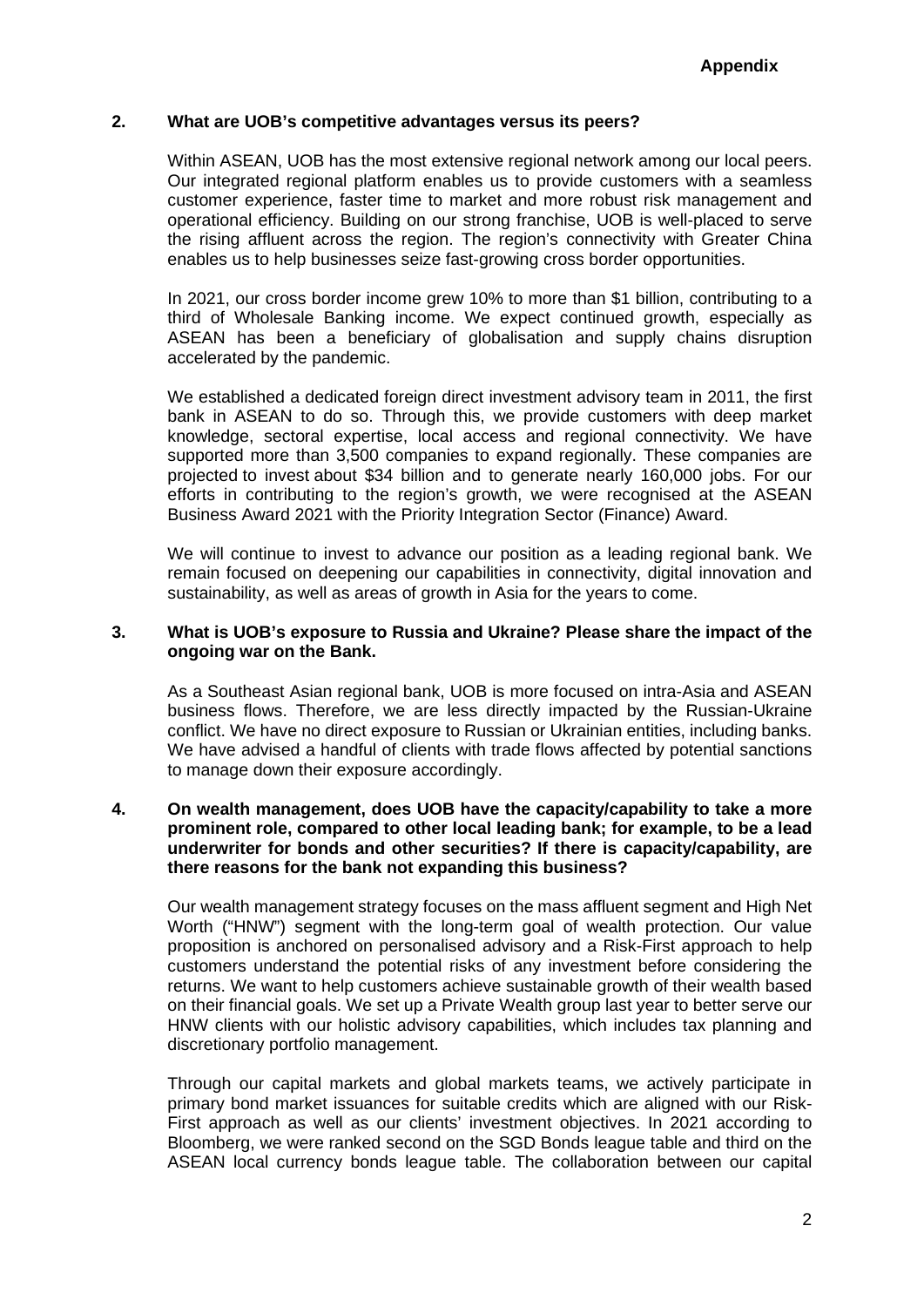markets teams and wealth management business enables us to capitalise on our franchise value across our ASEAN footprint.

In line with our omni-channel strategy to engage our customers both offline and online for their wealth management needs, customers can purchase products digitally via UOB TMRW or through their relationship managers:

- Our relationship managers use digital tools, such as our Portfolio Advisory Tool, which tap historical market data to simulate portfolio performance against investment objectives;
- Customers can also purchase insurance with just a few clicks and a simple health declaration rather than a full medical check; and
- For customers who wish to access equities, we offer unit trusts that invest in equities or notes that sell options on underlying equities, which commensurate with their risk appetite.

We continue to enhance our customers' experience through our service and capabilities in wealth management. With our One-bank approach, as well as care and dedication towards servicing our clients, we are confident these will differentiate us in the market.

#### **5. Besides growth via acquisitions, please share UOB's plans for other growth avenues. Any innovative products and services being planned?**

Our customer-focused regional strategy to capture opportunities that will drive ASEAN's growth in a sustainable manner include the following:

- In Wholesale Banking, we focus on seven key sectors that drive ASEAN economic growth and its connectivity with Greater China. We differentiate ourselves by our deep industry knowledge and specialisation to better understand and meet our clients' requirements with innovative solutions.
	- o We continue to invest and enhance our core digital product platforms including solutions in cash management, payments, financial supply chain management and treasury.
	- o In addition, we are building capabilities in data analytics and distributed ledger technology. Through strategic alliances with digital exchange platforms, we participate in the development of the digital capital market infrastructure to bring new investment opportunities to our clients and to help them issue security tokens. We were the first financial institution in Singapore to pilot a digital bond issuance on MarketNode's digital exchange platform.
	- $\circ$  Using blockchain in trade finance and supply chain, we are leading the Green Trade Finance initiative, leveraging SGTradex and MAS' Greenprint ESG Registry to enable green trade financing in various sectors. In the area of central bank digital currencies (CBDC), we are collaborating closely with the Monetary Authority of Singapore, the People's Bank of China and regional central banks in various CBDC studies, capitalising on our ASEAN presence.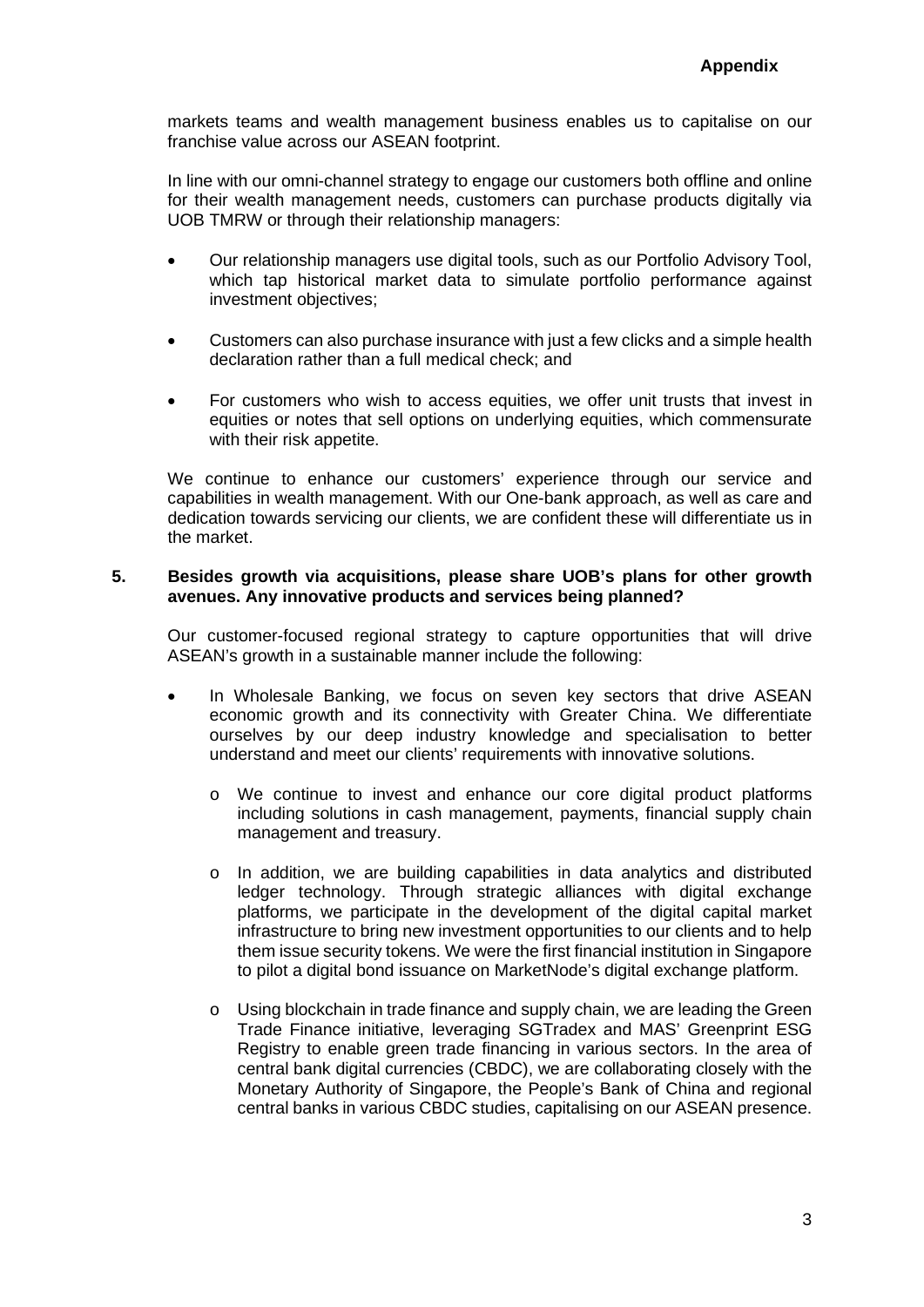- $\circ$  In addition to our award-winning U-Solar programme, we continue to develop comprehensive Sustainable Finance frameworks and solutions to support our clients in their journey to transition responsibly to a more sustainable future. We have rolled out integrated financing platforms such as U-Drive and U-Energy to facilitate the growth of the electric vehicle sector and to promote energy efficiency respectively.
- In Retail Banking, we continue with our omni-channel strategy to deepen our relationship with our customers, riding on our digital platforms and ecosystem partnerships to scale our presence in ASEAN. For customers from the mass market to High Net Worth (HNW) segments, we offer a comprehensive suite of products including insurance, managed funds and treasury products to serve their varied needs through different stages of their lives.
	- o We are transforming our branches to focus on wealth advisory, catering to ASEAN's growing middle income, affluent and high HNW client base, as well as offering a full range of services to small- and medium-sized enterprises (SMEs) for their business growth, and cross border and digital needs.
	- o In light of the increased demand for impact investing due to environmental concerns, evolving societal expectations and increasing regulation, we created an award-winning sustainable investing programme that offers a suite of solutions across different asset classes and markets.
	- o Our unified digital platform UOB TMRW serves the full spectrum of our digitally enabled retail customers. We plan to roll it out across our key ASEAN markets over the next 18 to 24 months, doubling our base of digitally enabled customers to 7 million by 2026. Leveraging data as a differentiator, UOB TMRW provides a hyper-personalised banking experience based on our customers' lifestyle needs. Upcoming new features include an auto-save function, which encourages good savings habits and a carbon insights function, which allow our customers to track their carbon footprint based on their spending habits.
	- o We launched TMRW Pay, an e-commerce loan that enables consumers to manage their budgeting needs conveniently with a leading e-commerce player in Indonesia. In 2022, we plan to roll out TMRW Pay across a range of digital partners.
- **6. The Bank stated that the acquisition of Citigroup's consumer banking franchise in Indonesia, Malaysia, Thailand and Vietnam will enable it to achieve its growth targets earlier, double its retail customer base in ASEAN, strengthen its competitiveness and reinforce its position as a leading bank in the region.**
	- **(a) For shareholders' benefit, can the bank (re)state its growth targets in the key markets?**

With the acquisition, we expect to double the scale of our retail businesses in ASEAN to 5.3 million customers, achieving our customer acquisition target 5 years ahead of schedule. We will also double our personal financial services revenue target in our key markets with the incremental annual income of \$1 billion from the Citi assets. We continue to maintain our ambition to be the top three retail banks in the region.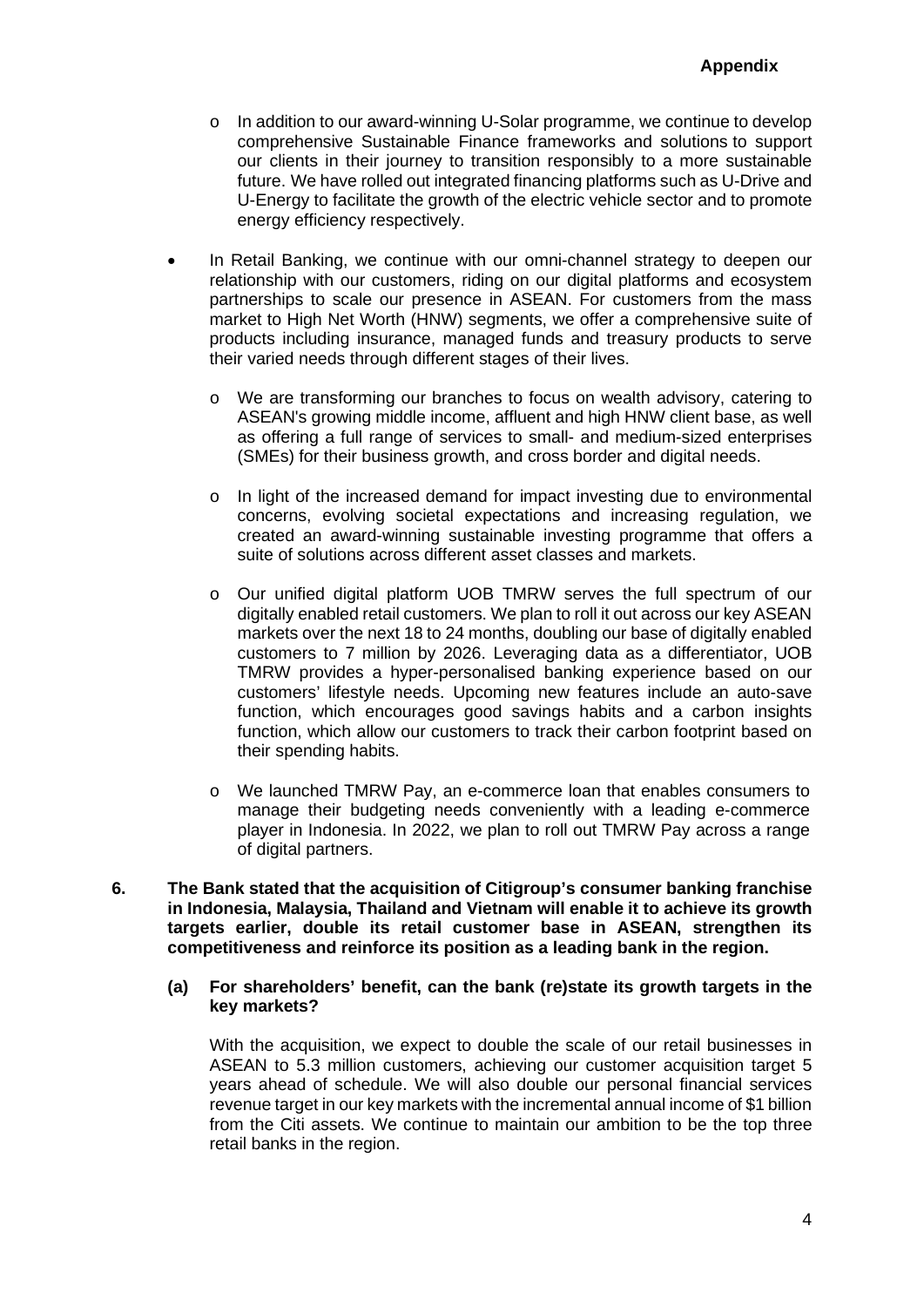**(b) Would management also help shareholders better understand how it sees the growth rate and the capital allocation between wholesale banking and retail banking in the mid-to-long term?** 

Our mid- to long-term growth rates for assets is expected to be in the mid to high single rates depending on prevailing market conditions. Both Wholesale Banking and Retail Banking continue to be strong engines of growth for the UOB franchise.

**(c) Operating profit from Singapore accounted for 51.8% in FY2021, with rest of Southeast Asia and North Asia accounting for 24.2% and 11.0% respectively. Has the board set management any target on the bank's operating profit by geographical areas?** 

While the Group continues to grow its overseas banking franchise, UOB Group remains focused on sustaining our significant market share in our home market.

**(d) How significant is the overlap with Citi's customer base in the 4 markets? Given that Citi's customers profile is substantially different (international bank vs regional bank), how did management assess that Citi's customers will be retained following the acquisition? What are the bank's strategies to ensure high retention rate of the targeted customers?** 

One of the reasons for our Citi acquisition is our complementary customer segment and product fit. We believe any possible overlap will be manageable as there are opportunities to cross sell products such as deposit and secured products to deepen our wallet share.

**(e) It is estimated that income attributed to unsecured products will increase from 21% to 36% as a result of the proposed acquisition. Is it the bank's strategy to increase its exposure to unsecured products?** 

At the exposure level, unsecured loans remain at 10% of our consumer book. The revenue generated from unsecured loans will now contribute 36% of our income as their operating model is able to generate a superior return. The Citi portfolio which has been tested in the last two years during the pandemic is of high quality, resilient with superior returns.

# **Digital**

#### **1. What are the challenges from the fintech industry?**

We monitor our competitive landscape closely and while there is steady growth in the fintech space, many of these developments are complementary and augment the capabilities of banks and accelerate our speed-to-market, that is, through B2B fintech.

At UOB, we actively invest in our digital capabilities to improve customer experience and engagement. At the same time, we establish strategic ecosystem partnerships on and off line to enhance the overall experience and to deliver greater value and convenience to our customers. We have many strategic collaboration and partnerships with fintechs, such as Personetics, an AI-powered digital engagement platform for UOB TMRW.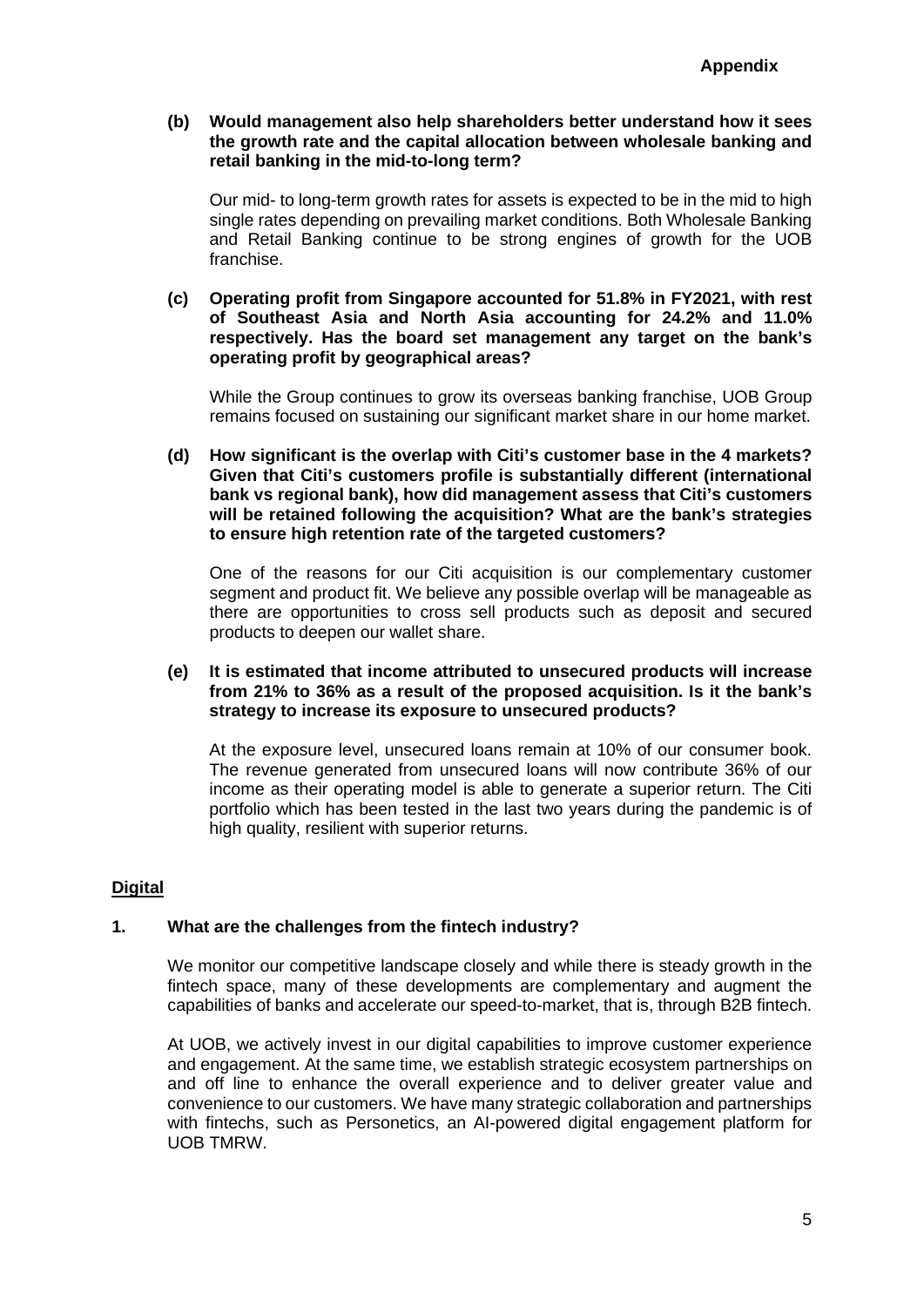#### **2. How will the new digital banks affect UOB's market share and revenue going forward?**

For UOB, we expect limited impact in near term from new digital banks (~5% revenue at risk) as the Singapore banking market is highly penetrated and incumbent banks are well trusted by consumers.

# **3. What is the Bank's strategy to address challenges from new digital banks and continue to be one of the leading banks in Singapore?**

Digital is at the core of UOB's growth strategy. We continue to invest in our technology capabilities from artificial intelligence, data analytics and robotic process automation to cloud computing to make banking simpler, smarter and safer for our customers. Our Digital Bank TMRW was recognised by The Digital Banker as the Best Digital Bank in Southeast Asia in the last two years. It has enabled us to accelerate growth and extend reach outside of Singapore beyond our branch footprint.

Through our omni-channel customer-centric approach, we also offer our customers choices in how they wish to bank with us. Our progressive digital banking solutions include:

- UOB TMRW: Consistently the highest-ranked banking app in Singapore, UOB TMRW is our all-in-one digital banking platform that provides individuals with a wide range of digital products, services and solutions to make banking simple, engaging and transparent;
- UOB BizSmart: an integrated suite of business solutions that help our small business customers automate their day-to-day administrative processes for better productivity;
- UOB Infinity: our customisable digital banking solution for our corporate clients to manage their day-to-day banking transactions in a simple and personalised manner; and
- The FinLab: our digital learning platform which helps SMEs and start-ups to develop digitalisation strategies and business operating solutions through collaboration with ecosystem partners. We also support them to go green with our Sustainability Innovation Programme through education, assessment of their green position and recommendations for green practices and solutions for their business.

# **Financial Performance**

## **1. Should interest rates rise (as widely expected), how soon will the bank start to see improvements in its net interest margin (NIM)?**

With 70% of our portfolio on floating rates, the Bank is well-positioned to benefit from rising rates. Every 25 basis points in Fed funds rate hike should translate to about 4 basis points of NIM improvement or \$150 million of incremental net interest income per annum based on our existing balance sheet. There will however be some time lag as the loans are re-priced.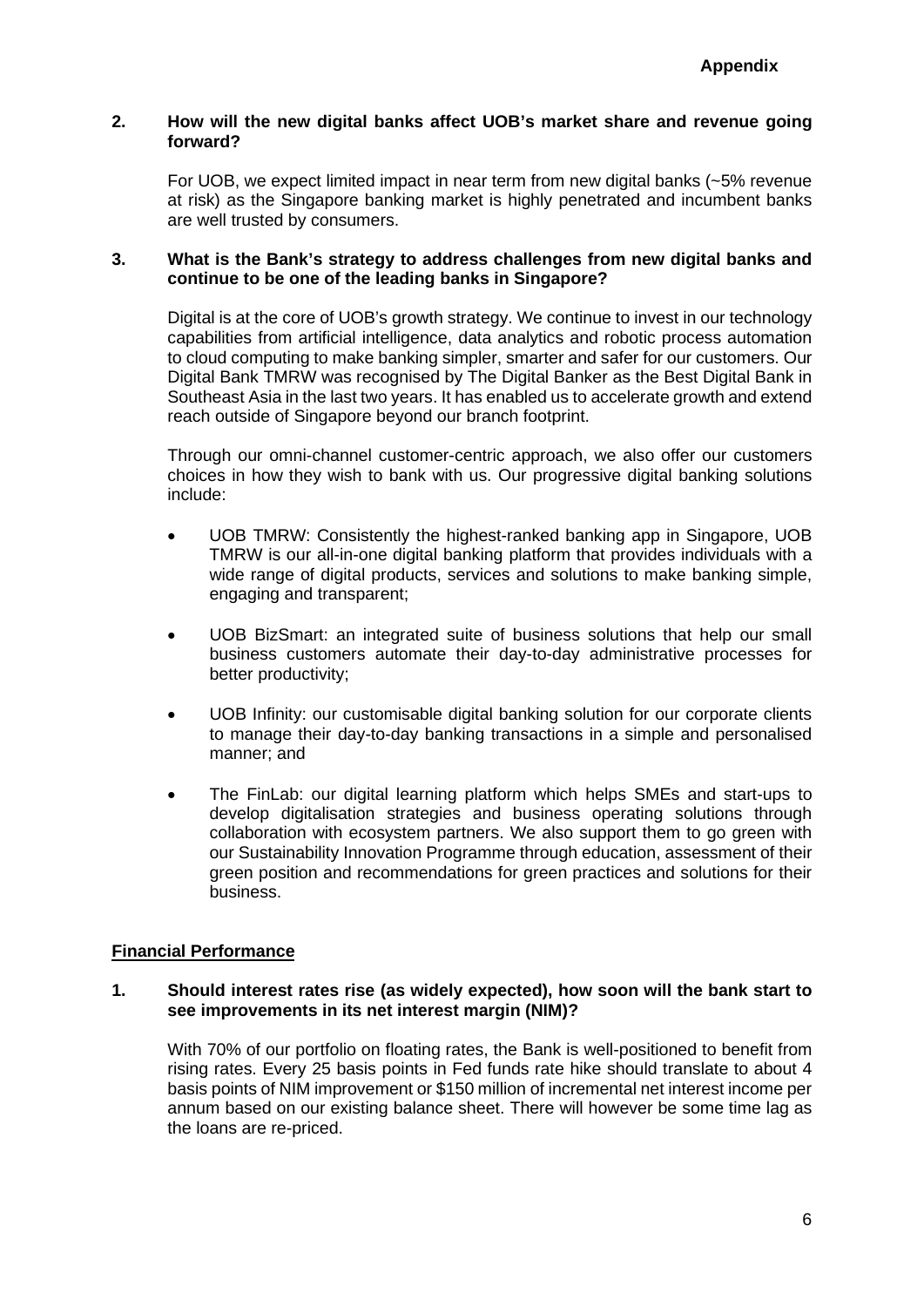# **2. Are there any revenue and profitability growth opportunities as banks in Singapore transition from Swap Offer Rate (SOR) to Singapore Overnight Rate Average (SORA)?**

The SOR to SORA transition is part of the international benchmark reform to ensure market integrity and transparency. The transition is coordinated at the industry level and expected to be smooth with no major impact on revenue and profitability.

#### **3. What is the loan book that is still under government and the bank's relief programmes (i.e. loan moratorium)? With these programmes withdrawn and/or being withdrawn, will this lead to an increase in non-performing loans?**

As at December 2021, the Group's loans under relief were 5.8% of total loans, down from 9% in the previous year. Loans under relief have been declining across all countries due to the progressive expiry of relief programmes.

Our portfolio remains resilient and well collateralised. Majority of the loans under relief are either secured or mitigated via government risk sharing schemes, thereby mitigating loan losses in the event of default.

**4. The decrease in CET1 CAR by 1.2% to 13.5% as at 31 December 2021 can be attributed to the increase in risk-weighted assets (RWA), specifically credit risks that increased from \$199.7 billion to \$232.5 billion. Can management help shareholders better understand the main factors that contributed to the increase in credit risks?** 

The increase in credit RWA was mainly due to loan growth, particularly to larger corporate and institutional clients with good access to credit market during this challenging pandemic period.

# **5. There is an expected CET1 impact of 70 basis point from the acquisition of Citigroup's consumer business. What guidance has the board given to management with regard to its capital adequacy? Has it set any internal limits?**

With the Citi acquisition, we expect a manageable CET1 impact of 70 basis points, resulting in a pro-forma CET1 of 12.8%. Our CET1 target operating range is now between 12.5%-13.5% which provides us with the flexibility to seize growth opportunities.

# **Sustainability**

## **1. Please elaborate on the decarbonisation pathways for the Bank and its customers.**

We recognise that there is a global call for net zero by 2050 in alignment with the Paris Agreement and the 1.5°C trajectory outlined by the Intergovernmental Panel on Climate Change. We are committed to strengthening our portfolio resilience and to being a positive force in the fight against climate change. At the same time, we are cognisant of the challenges faced by ASEAN countries as they continue to deliver economic growth and societal development while managing their sustainability commitments.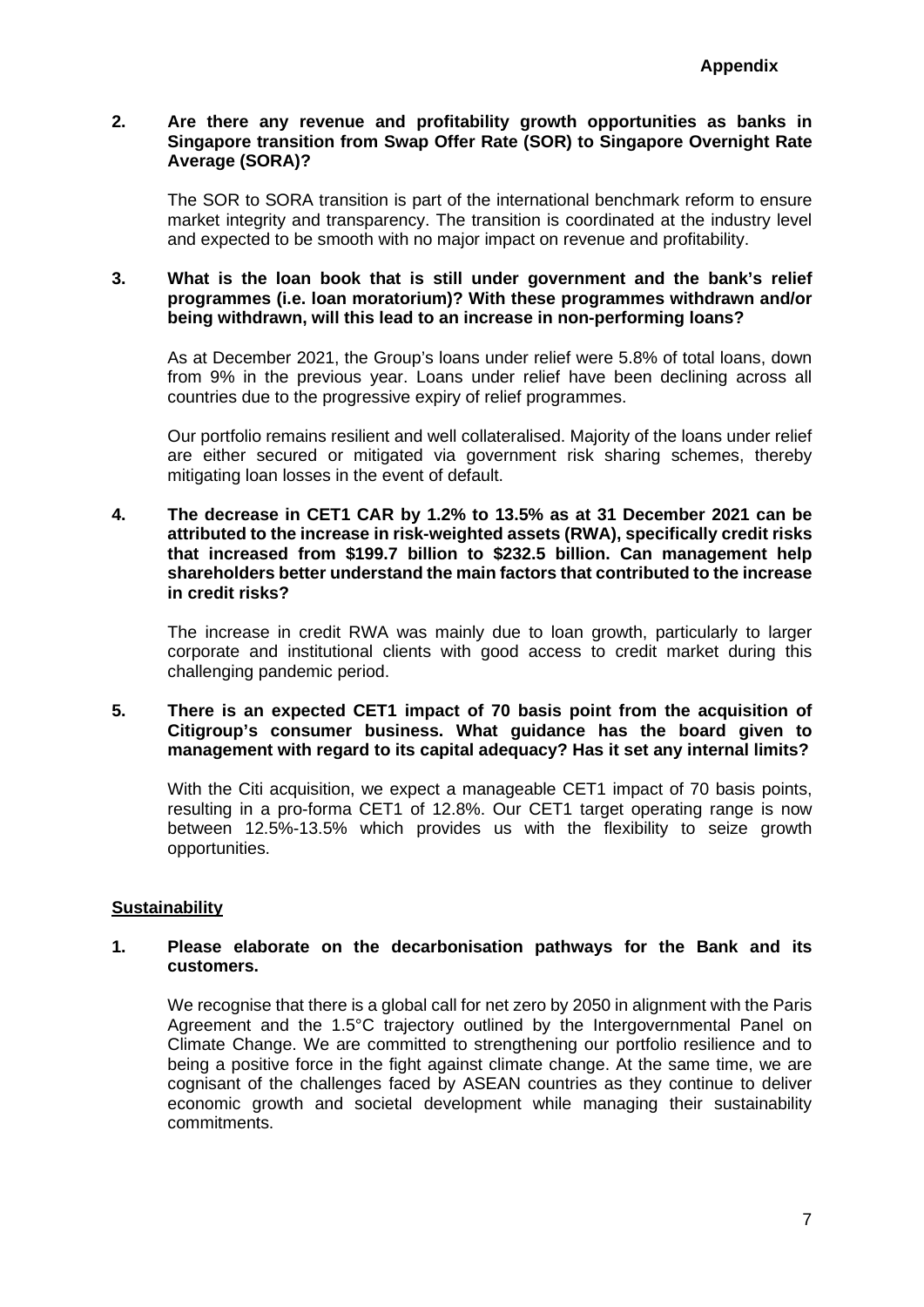We endorsed the recommendations of the Task Force on Climate-related Financial Disclosures in 2019, and reported on our transition risk in 2020 and our physical risk in 2021. We achieved operational carbon neutrality for our own footprint in 2021 by focusing on energy efficiency and by purchasing renewable energy and carbon credits.

We are strengthening our approach on climate scenario analysis, especially for the accounting of financed emissions and are investing in new environmental data collection infrastructure to better guide our business strategy. We are currently exploring viable pathways with time-bound targets to decarbonise our portfolio and building strategies for supporting our clients' journey to decarbonisation. We expect to complete our study by the end of Q3 2022, after which we will develop our sectoral portfolio targets on the back of this work.

# **2. How does the Bank, including its asset management arm, guard against greenwashing? How does it verify or certify that its ESG-focused investments had delivered on their promises and are aligned with global climate targets such as the Paris Agreement?**

We partner reputable product specialists to screen, to score, to provide and to monitor sustainable investment products for our customers. In line with our due diligence framework, our product provider partners must have operationalised policies and processes in place and/or adopt or align to globally-recognised standards such as the United Nations (UN)-supported Principles for Responsible Investment (PRI), Task Force on Climate-related Financial Disclosures (TCFD), Sustainability Accounting Standards Board (SASB) and Carbon Disclosure Project (CDP). In working with these specialists, we ensure that we incorporate robust and industry-leading criteria and methodologies when identifying sustainable investment solutions.

On our asset management front, we utilise our own materiality maps to adapt the scores to allow for a fairer comparison across countries and sectors, as well as to take into account other factors such as the level of ESG development in different countries to produce an ESG score, which is then used to complement fundamental research in the investment decision process.

# **Fair Dealing and Regulators**

**1. Please share what preventive actions are in place to protect UOB's customers and the Bank itself in relation to scams, phishing and fraud by RM/Bank employees and external individuals/organizations.**

To safeguard our customers' interests, the Bank takes a multi-pronged approach as follows:

- We have in place a monitoring system that detects, blocks and alerts the Bank to potentially suspicious transactions. We continually upgrade our security technology and capabilities. This includes partnering leading cybersecurity providers and using multi-layered strategies to guard against potential attacks and suspicious transactions.
- Our staff are trained to identify potential fraud cases and to help prevent customers from becoming a victim. There is ongoing customer education to raise awareness, with videos and scam prevention messages on UOB's social media websites and alerts on the latest scams.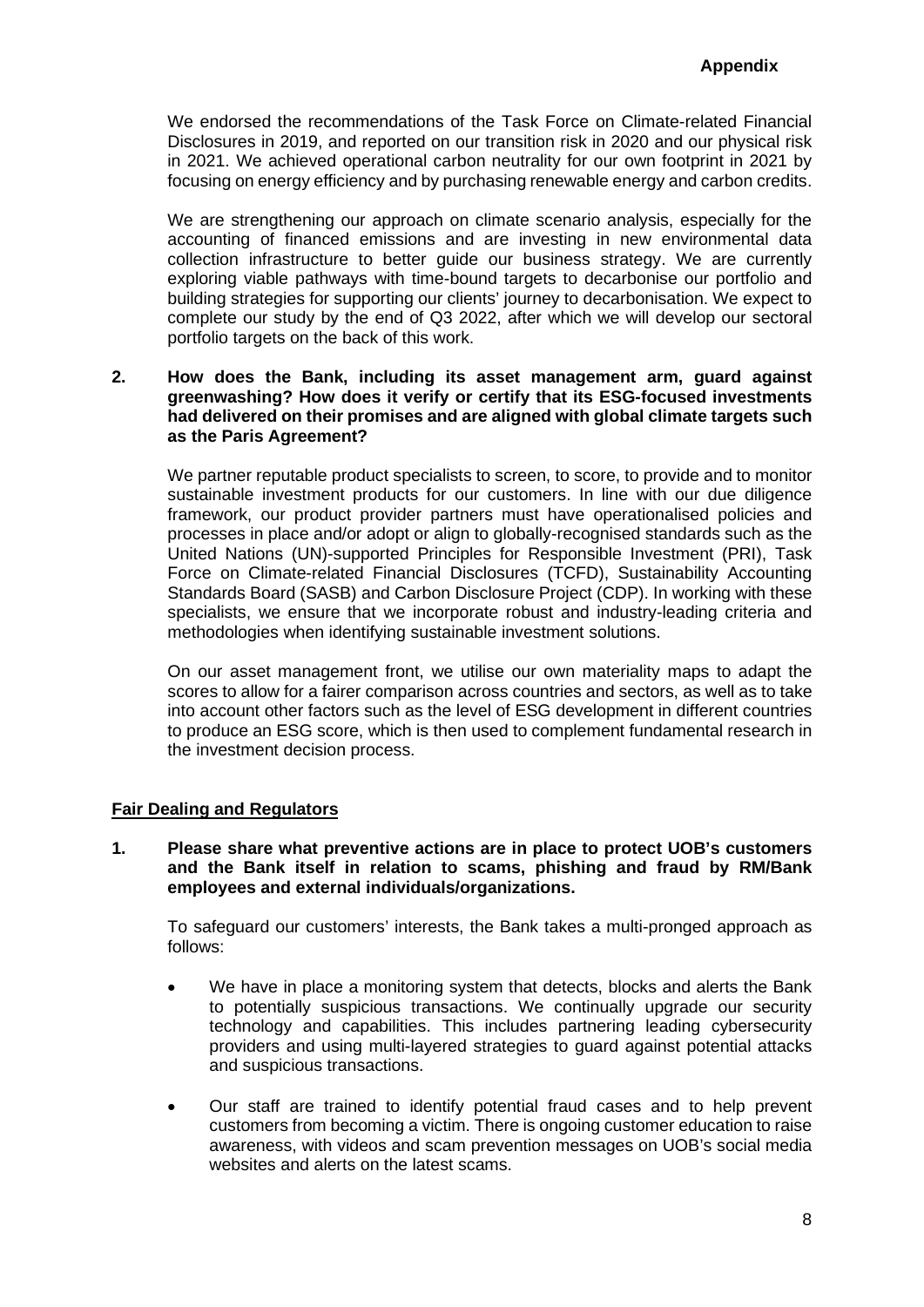- Our staff are reminded to constantly adhere to fair dealing guidelines, policies and procedures and of the severity and consequences for misconduct. A disciplinary framework is in place for reporting and investigation of misconduct.
- Regular reviews are conducted on our policies and processes. We also have data protection officers to ensure compliance with local regulations and the Group's requirements, including our personal data protection policy.
- We work closely with MAS and ecosystem players to strengthen our collective defence against scams. UOB was one of the first Singapore banks to join the registry pilot that helps to prevent the opportunity for scammers to exploit consumers through spoofing SMS sender names. We also collaborate closely with the Anti-Scam Centre to trace and recover funds for customers from scams.
- Recent industry-wide consumer protection measures implemented include:
	- o Having a dedicated 24/7 Fraud Hotline at 6255 0160 to assist customers with potential fraud cases on priority basis.
	- o Setting a low default threshold for transaction notifications.
	- o Placing a 12-hour delay on a new soft token being activated on a customer's mobile device.
	- o Implementing the 'New Device Login Alert' on the UOB TMRW app.
	- o Sending SMS notification alerts to the mobile number registered with the Bank whenever we receive a request from a customer to change mobile number or email address.
	- o Limiting one-time funds transfers in line with industry best practices. For transfers above the limit, a customer will be required to add the recipient as a registered payee.

We believe the fight against scams is a shared responsibility. All parties, including banks, customers and ecosystem partners will need to do our part.

# **Board Matters**

**1. Historically, UOB has been led by a Chair who is a veteran in the finance industry. Our two leading Singapore banks are also chaired by professionals with experience from the finance industry. Although a chair is non-executive, he/she does shape the culture and strategic direction of a company. Are there reasons for UOB doing otherwise? Is there a lack of leaders from the finance industry or from business?**

Apart from overseeing the governance of the Bank, the Chairman also works closely with the Board and Management to shape the culture and set strategic directions for the Bank. He also encourages a full and frank exchange of views, drawing contributions from all Directors, both in and outside the boardroom.

The UOB Board comprises two seasoned banking veterans and their views, together with those of the other Directors, ensure a diversity of thought that will enable the Board to make decisions in the best interest of the Bank. It is this collective wisdom and diverse experience of the Board that has successfully guided the Bank to steady growth in the long term and navigated the Bank through challenging times.